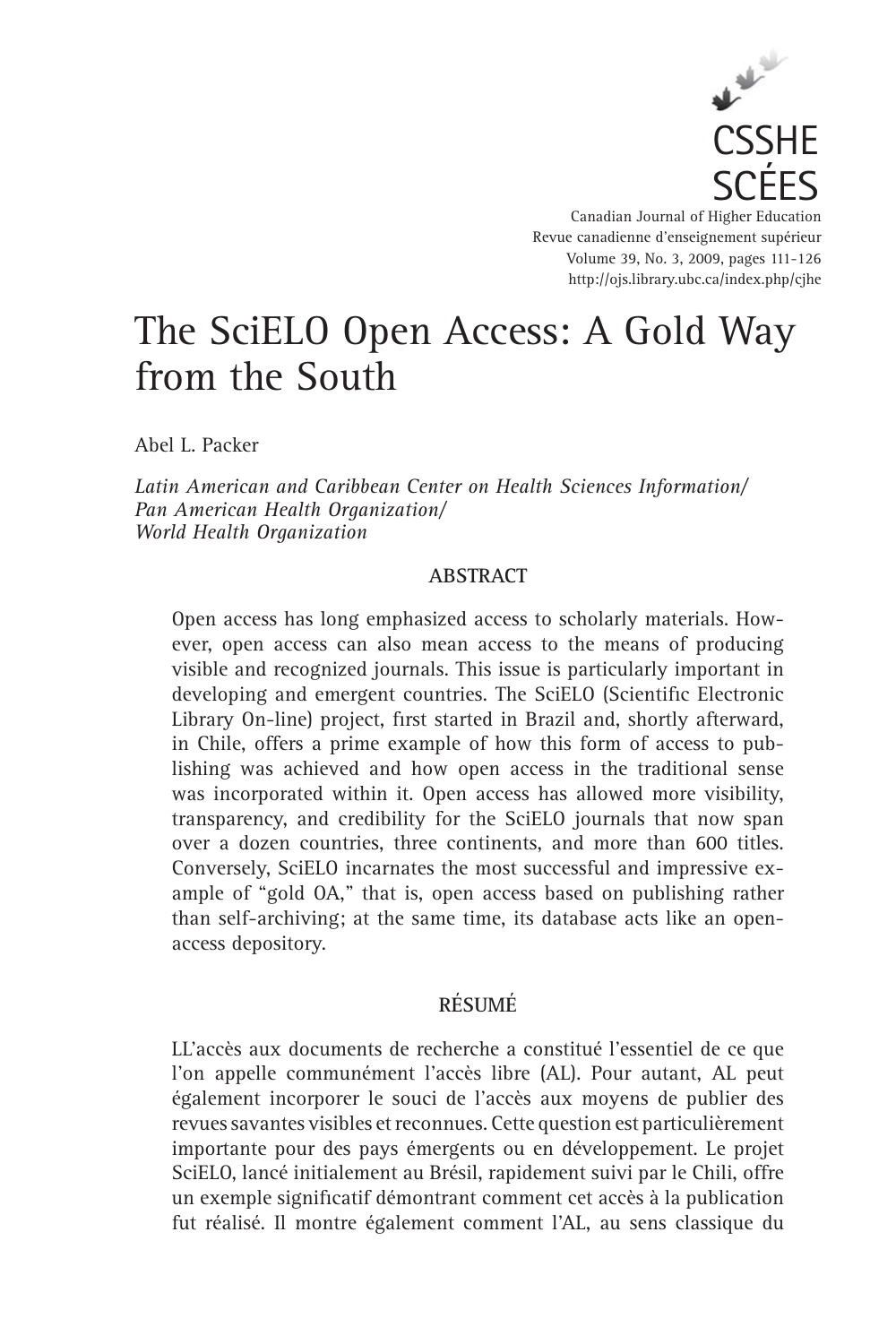terme, a été incorporé dans cette stratégie générale. En offrant aux revues SciELO plus de visibilité, plus de transparence et plus de crédibilité, l'AL a trouvé sa place naturelle au sein des revues SciELO, qui se trouvent dans plus d'une douzaine de pays, sur trois continents et ayant plus de six cents titres. De la même manière, SciELO offre désormais l'exemple le plus réussi de ce que l'on appelle la voie d'or dans la langue de l'accès libre, c'est-a-dire l'accès libre obtenu par la publication de revues en accès libre plutôt que par l'auto-archivage d'articles dans des dépôts ouverts. Cela dit, les archives de SciELO fonctionne exactement comme un dépôt ouvert.

#### **INTRODUCTION**

In July 2009, 11 years after being launched, the Scientific Electronic Library On-line (SciELO) comprised a network of 15 national and 2 thematic open-access journal collections that are regularly published on the Web and included more than 600 titles, about 200,000 articles, and some 4 million granted citations.

The SciELO collections are intended to index and publish the best journals from the most research-productive countries from Latin America and the Caribbean region, in addition to Portugal and Spain. In 2009, South Africa joined the network, signalling a real possibility for the network's expansion into Africa. Its 2009 average of more than 12 million articles accessed per month positions the collections among the top-accessed, research-related websites in Ibero-America. Also, more than 85% of the journals within the SciELO collections saw their impact factor increase in 2006 and 2007, while from 1997 to 2008, the nine Brazilian journals indexed in both SciELO and Web of Science (WoS) saw their journal citation reports (JCR) impact factor increase by more than 240%. In the last three years, and for the first time, four journals from Brazil fulfilled an old dream as they reached a JCR impact factor greater than 1.0. All of these journals are published through SciELO, and its citation metrics are being used for ranking journals in several research-program evaluations. Most of the major international and regional bibliographic indices (including Web of Science, Scopus, CROSSREF, Google Scholar, PubMed, LILACS, AGRIS, DOAJ, and DOAR) maintain up-to-date links to the SciELO journals.

 A critical and distinguishing feature of SciELO is its central focus on a well-known and recurrent issue: scientific journals from developing countries have a difficult time finding a place in the sun. This issue is not new and has been documented in many publications. For example, a 1995 article by Gibbs, published in *Scientific American*, gave purchase to the expression "Lost science in the Third World" and captured the main dimensions of the phenomenon. Gibb's article also inspired many, and in particular the project that led to the creation of SciELO.

Another critical event that contributed to the emergence of SciELO was the 1996 polemic around the applicability of the ISI Science Citation Index (SCI)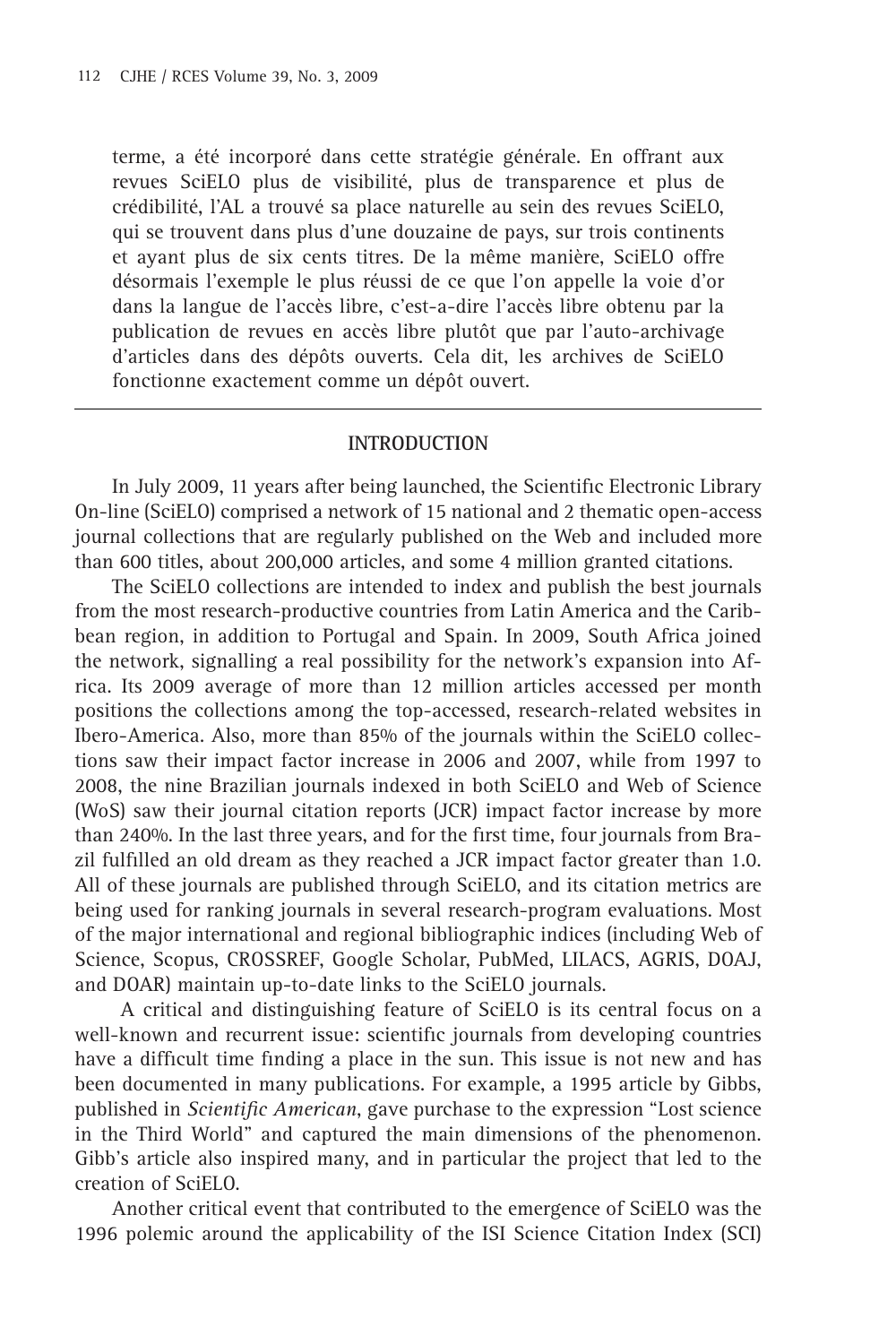to Latin American and Caribbean research. A critical article penned by Ernesto Spinak and published in the *Bulletin of the Pan-American Health Organization* led Eugene Garfield to respond by proposing a Latin American SCI (Garfield, 1995; Spinak, 1995).

In a recently published editorial in *Science* on the globalizing of science, Wieland Gevers addressed anew the issue of how to overcome the lost-science phenomenon, identifying this issue as a challenge for contemporary Africa and other developing countries. The answer to this challenge, he points out, must include "boosting the quality and quantity of work that is locally published" (p. 920). To achieve this objective, measures aimed at optimizing the "global reach and potential impact of scientific research in Africa" (p. 920 must be instigated, including measures such as the establishment of a national SciELO-like publishing project (Gevers, 2009).

How SciELO successfully overcame the obstacles leading to lost science in the developing world is the point of this article. The constraints under which the project has toiled from its inception in 1998 are examined, and the ways in which it has successfully met some of the challenges of Third-World publications, in particular the question of how to globalize scientific publications coming from the Third World, are detailed.

## **A GLOBAL PERSPECTIVE FROM THE SOUTH**

## **The Importance of Sponsorship**

SciELO started modestly in 1997, as a one-year pilot project funded by FAPESP (the State of São Paulo Research Foundation) to evaluate the feasibility of improving both the quality and impact of the best journals published in Brazil (Meneghini, 2003; Packer et al., 1998). It also explored strategies to attract local authors who, for reasons of visibility and prestige, tended not to submit their articles to regional or national journals (Packer, 2001). However, SciELO's first priority was to move journals online, which was quickly completed, based on the vision that open access was the right way to go. To ensure greater sustainability for these two transformative processes, SciELO was organized as a collaborative effort that involved both editors and publishers. These points appear obvious today, but it was not the case in 1997 and the project did meet some resistance. As its second priority, SciELO began developing a bibliographic index associated with a database in which usage and citations of the full texts would be tracked. In this manner, an integrated monitoring of journal performance, as measured by downloads and citations, was developed. The pilot project was a success, and the first SciELO collection of 10 journals was launched at a public workshop in 2008 in São Paulo (Antonio & Packer, 1998). From the start, it included a basic platform for online publishing and an indexing scheme.

Since 1998, SciELO's funding has been renewed every year by FAPESP, after being reviewed by independent experts. It is important to note here that,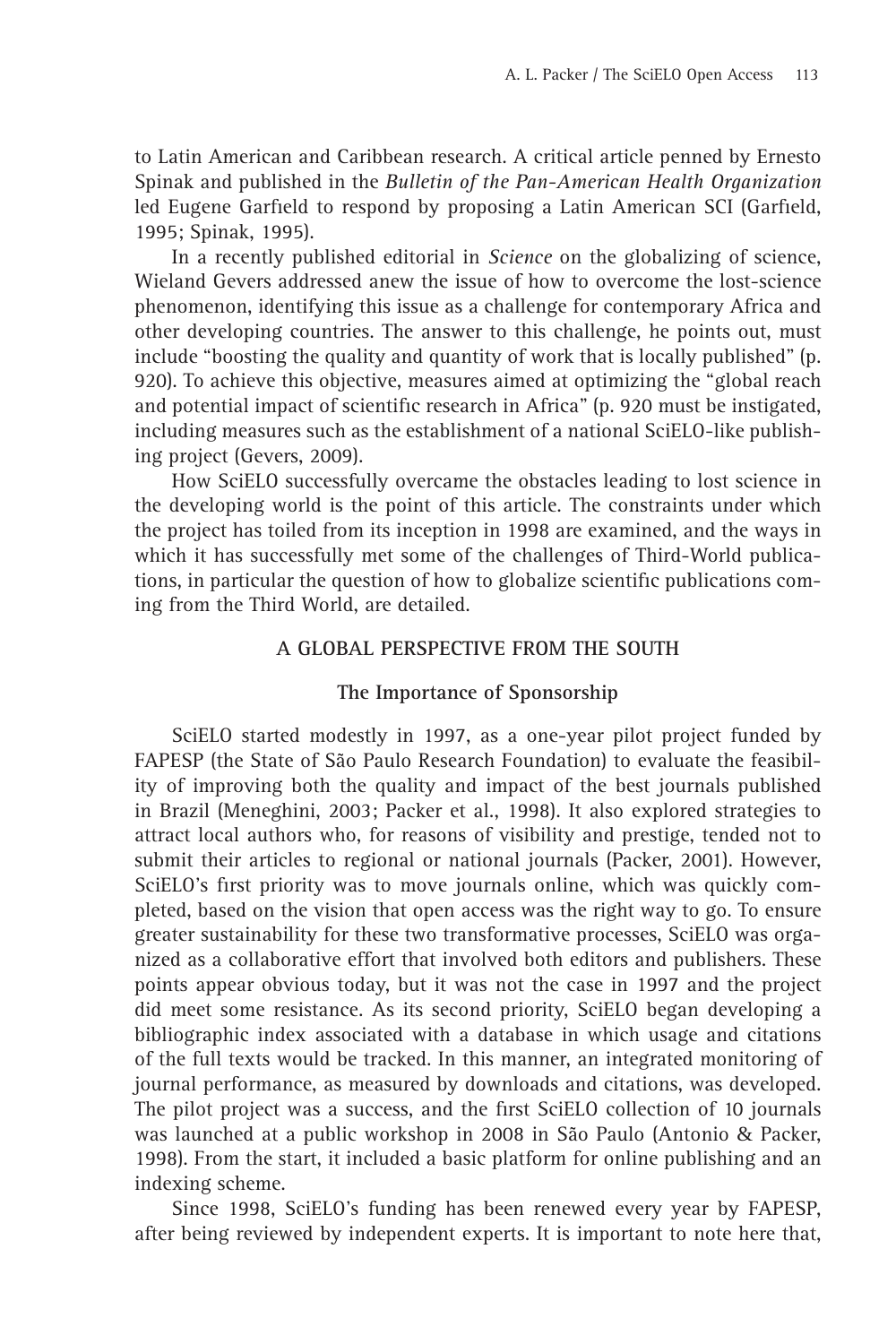in parallel to the SciELO project, FAPESP pioneered the *Projeto de Biblioteca Eletrônica* (Electronic Library Project), which the Government of Brazil later took over and transformed into the most important national Web portal in the developing world for accessing international scientific information (Almeida, 2006). In short, the financial support granted to SciELO (to improve scientific communication) was also part of a broader FAPESP strategy aimed at democratizing the access to both national and international journals.

Chile's National Science Council played an important and pioneering role in the evolution of SciELO when, early in 1998, it adopted its model to publish the best Chilean journals online. The successful implementation of SciELO Chile greatly stimulated the adoption of SciELO by other countries, as well as the rapid expansion of its international network.

The conception, design, and implementation of the SciELO project was assisted by the Latin American and Caribbean Center on Health Sciences Information, a specialized centre of the Pan-American Health Organization (PAHO), and itself the Americas' regional office of the World Health Organization (WHO). The center, best known by the acronym BIREME (*Biblioteca Regional de Medicina*), was established in 1967 on the campus of the Universidade Federal de São Paulo, with the agreement of the Brazilian government. BIREME was able to pool a high degree of managerial and technical expertise in the field of librarianship and information science, particularly in networking institutions around information products, services, and events. Initially, BIREME was able to develop and operate automated storage and retrieval systems thanks to the direct assistance of the United States National Library of Medicine; later, the center developed these systems further by keeping abreast of state-of-the-art progress at the international level. This expertise left BIREME in a good position to co-operate with FAPESP on the design and technical development of SciELO. BIREME also contributed to the deployment and expansion of the network of national and thematic collections. In fact, a special unit was set up within Brazil´s SciELO project to overlook its deployment and to coordinate the network operations.

The expertise and institutional stability provided by BIREME were crucial for meeting the complex problems associated with online publishing and indexing, including the pioneering use of a text markup language and a full-text database. Indeed, right from its beginning in 1997, SciELO made use of the Standard Generalized Markup Language (SGML). SGML is much more complex than the eXtensible Markup Language (XML) that was later derived from it for Web usage; however, although XML was recommended by the World Wide Web Consortium (W3c) in 1998, XML was not widely adopted until several years later. Also, it took time before Web browsers began to integrate tools such as Extensible Stylesheet Language (XSL) and Cascading Stylesheets (CCS). Nonetheless, SciELO managed to overcome all the challenges that lay in its path, thanks in part to the development of the Virtual Health Library (VHL), a technical co-operation program involving a much more complex Web-based technological platform, which BIREME also began to develop in 1998 (Packer, 2005).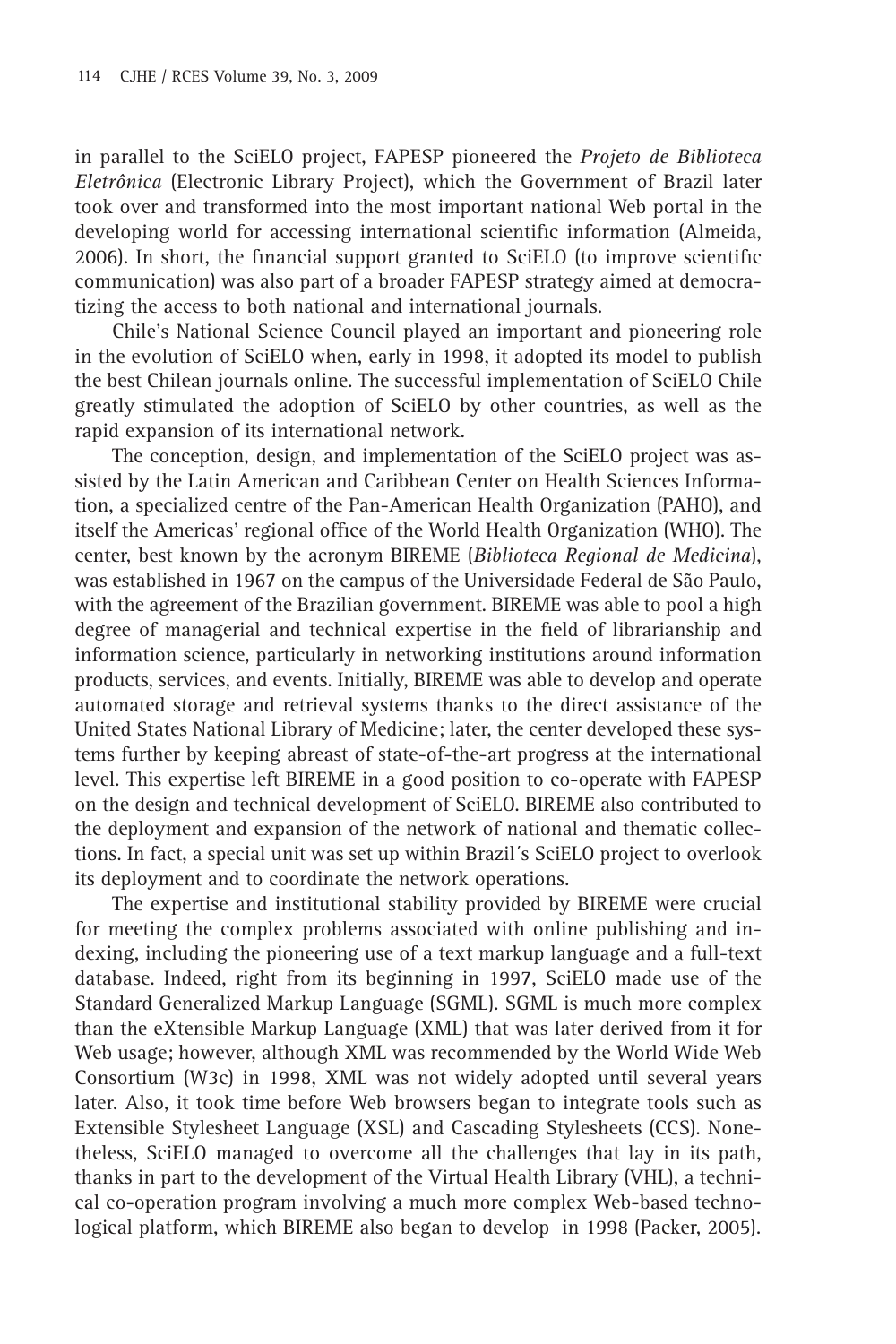SciELO's birth was graced by an institutional silver spoon, so to speak, which provided the political, managerial, financial, and technical foundations for its sustainable development. It benefited from a form of central control and political resilience that was rare in a region where long-term common-good projects often have a difficult time surviving. Eleven years after its launch, SciELO is still promoted and supported by FAPESP and CONICYT Chile

Beyond Brazil and Chile, the same pattern of national SciELO coordinator institutions has been repeated. Each of the 15 national collections presently in existence is funded and operated by some kind of public institution: eight are directly managed or funded by science and technology ministries or agencies (Argentina, Brazil, Chile, Peru, Portugal, Spain, South Africa, Venezuela), five are supported by universities (Colombia, Jamaica, Mexico, Paraguay, Uruguay), and two are linked to scientific information centres reporting to ministries of health (Costa Rica and Cuba).

Clearly, SciELO has enjoyed a high degree of support, but it has also faced some resistance from various research institutions and authorities in Brazil and in other countries. Although opposition to SciELO has often been based on either personal or political circumstances  $-$  as could be expected  $-$  it also stems from an attitude that can only be described as "dependent" and translates into an exclusive reliance on journals and indices from developed countries that tend to bias judgments.

The rate of expansion of the SciELO network has been constant over the last 11 years, with an average of at least one new collection per year. The process takes place through the establishment of unique national collections, whose management must be headed by a recognized national scientific research organization capable of supporting the variety of tasks that need to be completed to publish scientific journals online. This condition has been set as a way to improve the chances of sustainability at the national level. These national organizations know that they will have to overcome critical moments in the political, managerial, operational, and technical issues related to the development of a SciELO collection, and they have the resources to do so. Some of the salient elements required of a managing institution follow:

- The establishment of a SciELO-compliant collection of the best national journals requires a degree authority not only to line up and coordinate the relevant players involved in scientific publishing but also to develop a long-term policy for the progress and promotion of these national journals. When the national context is hostile to a national policy aimed at strengthening scientific journals, attempts to develop SciELO collections fail or take a long time. In such cases, the national evaluation process relies too much on the prestige of journals coming from developed countries and, as a result, creates a truncated and biased perspective on the national research scene. •
- Setting up SciELO collections, to this day, requires a deep change in editorial culture on the part of most science editors. They have to mas-  $\bullet$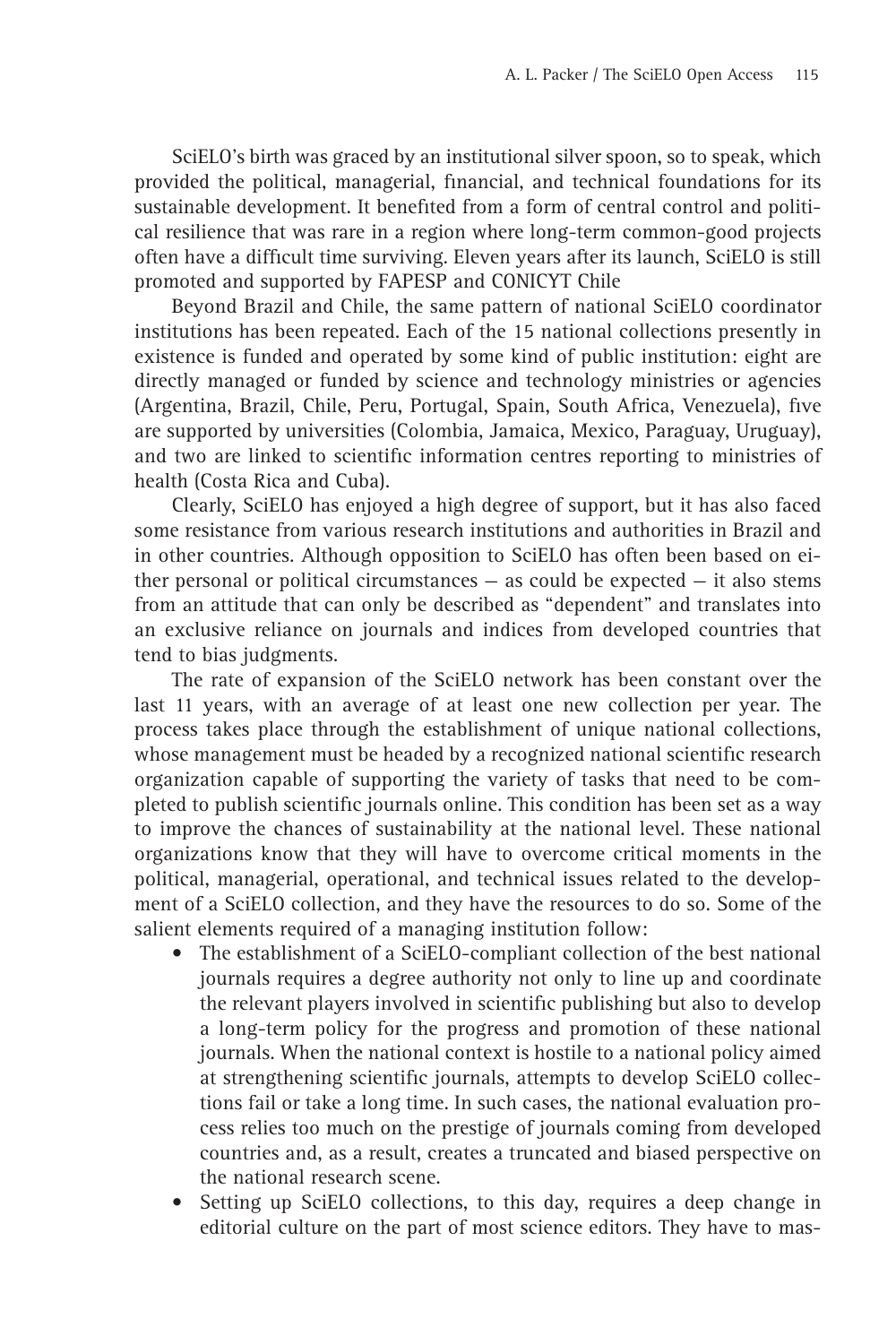ter all the complexities of state-of-the-art online publishing; they have to professionalize the editorial work flow; and they have to get used to quality control through systematic performance evaluation. Any form of parochialism on the part of editors, institutions, and scientific societies is deeply challenged by SciELO's quality-control standards. In order to facilitate this process, the establishment and operation of a collection follow a well-defined program:

- 1. advocacy and negotiations for the selection of a national coordination institution, including the elaboration of a project with the minimal conditions needed for a SciELO collection, for example, an action plan and a viable budget;
- 2. the implementation of a pilot project, including three to five journals, in order to learn and acquire the know-how needed to manage a collection;
- 3. the inclusion of the collection within the SciELO portal at a probation level, called "in development"; and
- 4. regular and timely publications to achieve full certified SciELO status.

The entire process is assisted and followed up by the SciELO central unit. This incremental, step-wise approach is a distinctive feature of SciELO, particularly as it applies to an international co-operation program. There are two major aspects to this approach.

- The development of each SciELO collection is assisted by an independent scientific advisory committee, which enforces standard criteria for the selection of permanent journals in the collection. The national institution in charge of coordinating the national collection acts as the secretariat of the committee and, therefore, guarantees its regular operation. The scientific committee has a critical function: to help the collection reach and then maintain its certification and to follow up the monitoring of the collection in subsequent years. Well-led collections can reach certification in one year; other collections can remain in probation for many years if the right political, managerial, and scientific conditions are not met.
- To be fully sustainable, a SciELO collection requires the provision of •an operational budget that increases over several years. It also requires high-quality managerial and technical human resources in scientific information and librarianship to ensure the quality of the work. Timely and regular publishing of new issues is crucial. The technical infrastructure must be constantly updated, as must software, if only to accommodate the growing number of access requests to the collection.

The SciELO network structures of governance replicate this approach at the level of each national collection, while taking into account the national context and its specificities. In general, the actual editorial production of an online journal is achieved through the co-operative effort of the journal editors, vari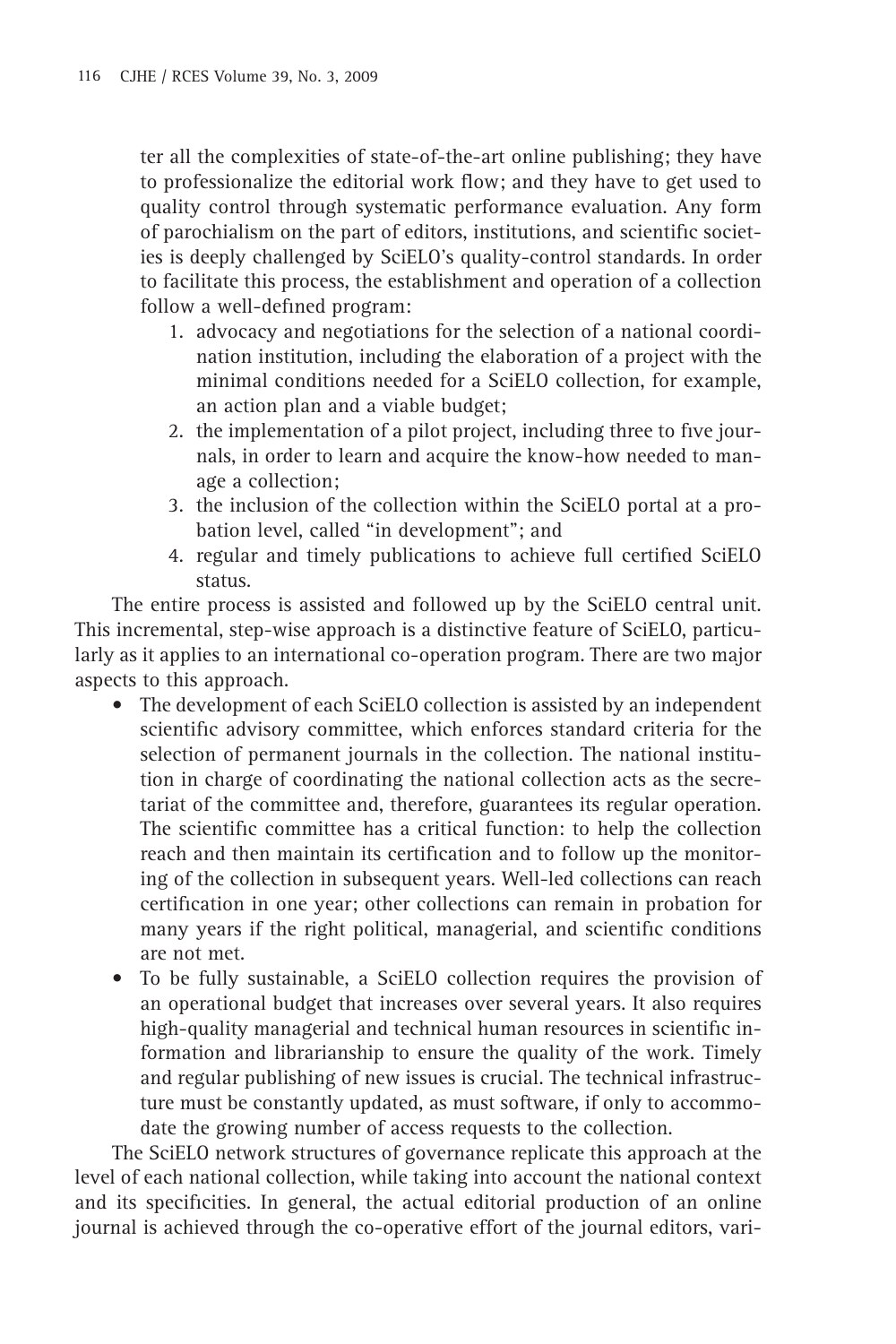ous private companies, and the SciELO coordinator. What differs from country to country is the particular mix of these three categories of players.

Thematic collections are conceived with the goal of reaching either regional or global coverage and rest mainly on sets of journals already selected by national collections. The coordination of a thematic collection is attended to by an internationally recognized institution; otherwise, it follows the same management and operational methodologies and procedures as a national collection.

## **Meta-Publisher Public Services to Advance the Quality of Individual Journals**

The successful development of a national SciELO collection depends on the presence of an integrated approach to improve the quality of its individual journals. It involves the application of well-defined criteria, such as selection for indexing, and then using these criteria to increase the visibility, accessibility, usage, impact, and credibility of these journals. From that point on, the journals are accompanied by specific metrics and indicators.

A SciELO collection, as described below, is conceived as embodying an environment that is quality driven, that is self-reinforcing, and that provides the opportunity for further learning. All this is achieved within a context that includes common principles, objectives, rules, processes, and technologies. This common superstructure drives scientific publishing across the entire SciELO network of collections and, as a result, SciELO takes on the role of a metapublisher.

The most critical feature of a SciELO collection is its attention to the continuing quality of the journals it indexes and publishes. As a consequence of the emergence of the SciELO standards of quality, scientific editors and publishers of Latin American and Caribbean journals have markedly progressed in quality and professionalism. The next challenge will be to diffuse concerns about quality standards at all levels. The quality criteria do nothing less than follow international standards, including

- i. the flow of publications as measured by the number and timely publishing of original articles in any given year;
- ii. the relevance and quality of the research published;
- iii. peer review and editing processes; and
- iv. compliance with the bibliographic publishing standard of each thematic area.

 A number of journals have had to go through several evaluations before satisfying the required SciELO indexing criteria. A critical point in the evaluation process is the scientific quality of a journal; so, too, is the question of whether the fact of being indexed by SciELO will translate into further improvements for a given journal. In many ways, being accepted into a SciELO collection is not the end point in the quest for quality. Rather, it is simply a new stage where seeking quality will be performed under the watchful eyes of the larger audience provided by the SciELO platform. Indeed, it must not be forgotten that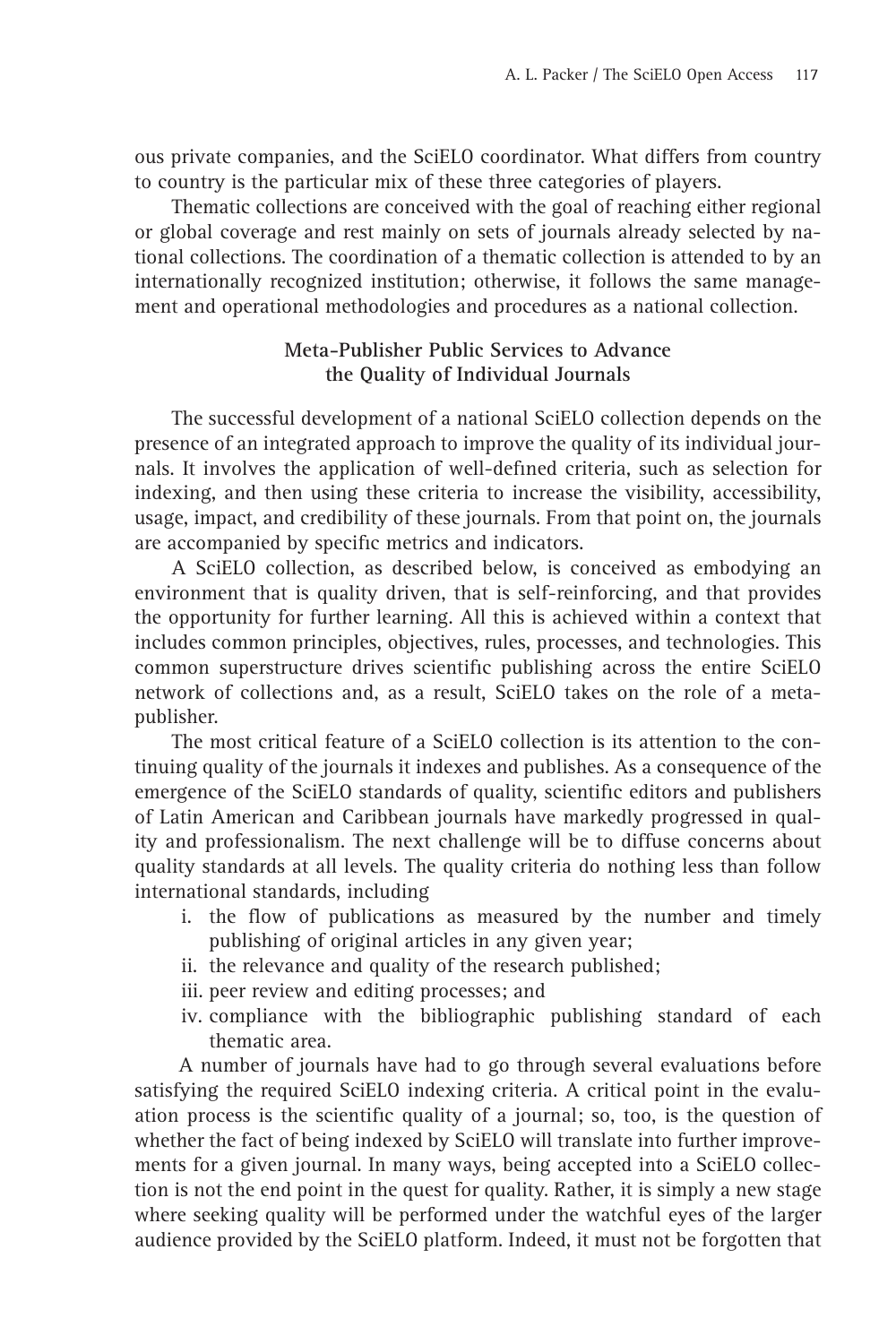from that point on, the journal performance is closely followed by the number of access and citations monitored by the SciELO platform.

The main contribution of SciELO to a journal is an increased visibility that is sustainable. Visibility is defined by the number of citations garnered by the journal under observation among other journals within its thematic area. From the point of view of submissions, visibility is also measured by the rejection rate, since, after being indexed in SciELO, most journals enjoy an increase in the total number of submissions until they reach a new level of stability. This result can be further improved if the journal is indexed in an international database and/or if its impact factor rises. What is critical here is that the editorial process becomes part of a virtuous circle: the rising visibility attracts more submissions, which in turn allows for better selection and thus produces better quality, and the process repeats itself.

Visibility can also be measured by the extent to which a journal is indexed in various bibliographic tools, be they regional, thematic, or even multidisciplinary. Indexing exposes journal articles not only to bibliographic searches but also to bibliometric studies. For example, a SciELO journal related to health sciences should also seek to be indexed in the LILACS, MEDLINE, SCOPUS, Google Scholar, and Web of Science indices. However, because international indices practice different selection policies, SciELO journals are not equally indexed among them. Nevertheless, SciELO collections provide access and citation indicators of performance for their journals and thus can be used to calibrate and benchmark international indices. Finally, the visibility of SciELO journals, like other online journals, has been enhanced by Google, and more specifically by Google Scholar. Nowadays, Google is the most important search engine on the Web, and its presence is generating a kind of even playing field for all scientific journals.

SciELO also improves the accessibility of journals, and this too contributes to raising their quality. Today, accessibility refers specifically to the pervasive and ubiquitous availability of the full text. SciELO provides accessibility, first, by publishing online, then by publishing in open-access mode, and, lastly, by maximizing the indexing, linking, and interoperability of the journals, their articles, and their constituent elements. Each SciELO text, be it an article or some other form of information, is linked to a journal issue, to a SciELO collection, and to the network portal. As a result, it is possible to browse through the entire network of collections of journals, through one individual collection of journals within it, through the collection of issues within a specific journal, and through the articles and other texts within an issue. A key feature of the SciELO platform is the provision of articles and other kinds of texts with an autonomous presence, thus permitting the full text to be reached through back linking. This interesting functionality is provided by SciELO through a service that is almost automated, is managed collectively, and is scalable. For example, the daily or weekly update of SciELO journals implies the immediate transfer of metadata to other systems, including harvesting facilities, so they can be exposed to user searches without delay. Consequently, each SciELO collection acts like an open-access repository of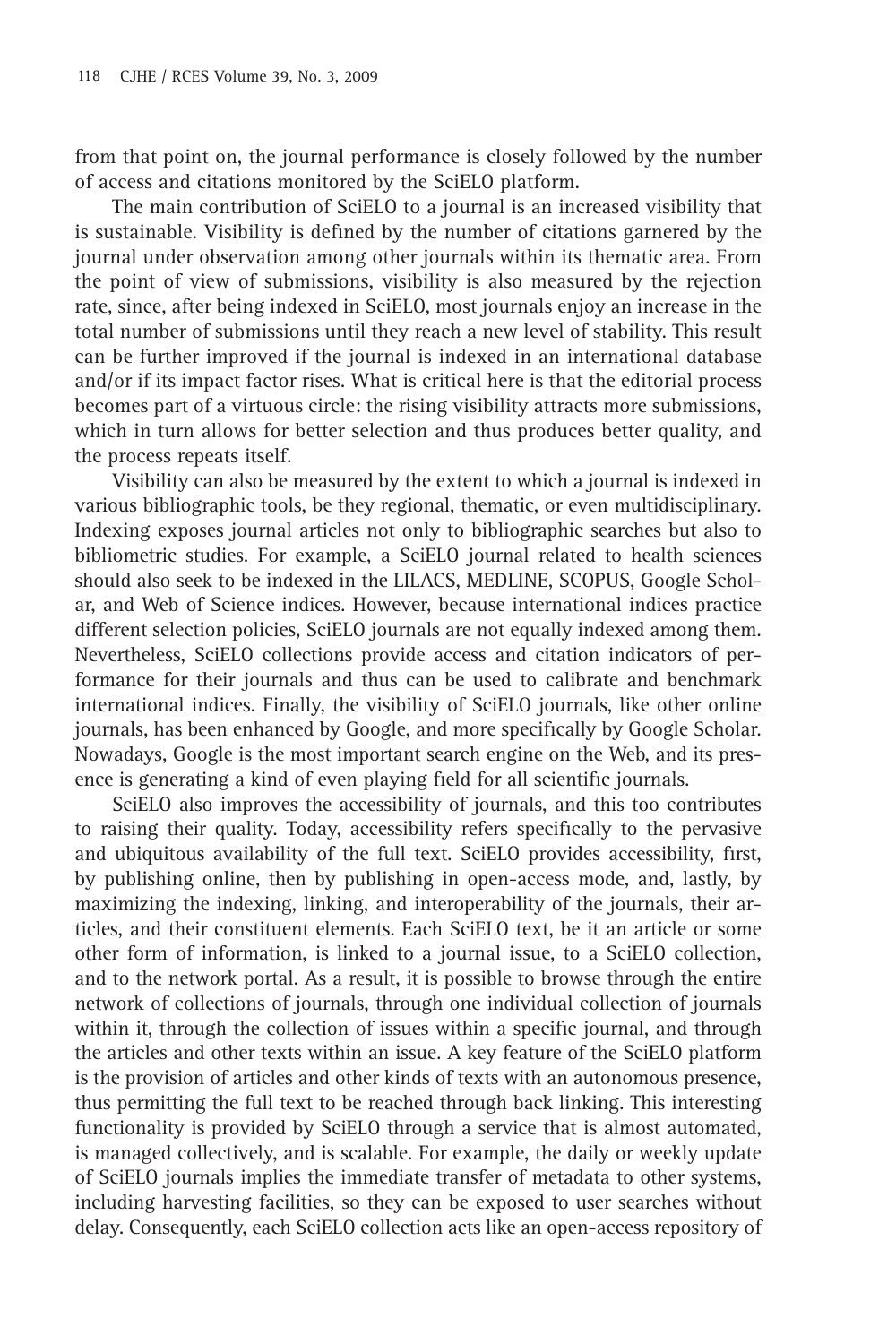articles. In fact, in the case of "ahead-of-print" publications, it incorporates functionalities similar to those of a repository powered by a platform such as eprint.

SciELO also intends to increase the actual use of journal content. Use here primarily refers to the reading of articles, which in most cases is the ultimate objective of the authors, editors, and publishers. However, actual acts of reading are very difficult to monitor, except through indirect means that are not entirely reliable. Consequently, SciELO does not try to estimate the number of readings enjoyed by a journal article; rather, it limits itself to providing the number of times an article is accessed and downloaded. More sophisticated forms of tracking are expected to be available in the future, such as keeping track of the duration of a specific connection corresponding to someone actually browsing or recording the number of downloaded articles so that each time an article is called again, a central accounting system is notified.

Other uses of SciELO articles can be envisioned: as a source for bibliometric, informetric, and scientometric calculations and studies, including planned or ad-hoc tabulations, indexing, or data-mining processing. Already, SciELO offers personalized services intended to facilitate the usage of journal contents. These include building personalized user collections that can be shared, alerts for newly published issues, sending articles to friends, and looking for "similar" materials within SciELO.

In rough terms, usage can be monitored by the number of times an article is accessed. In this regard, the figures obtained are quite impressive. For example, in the first semester of 2009, articles from the Brazilian collection were accessed about 9 million times per month, and those in the Chilean collection, 6 million times. Moreover, access increases from one year to the next, following the growth of the collections. In the case of the Brazilian collection, the average rate of access in the first semester of 2009 increased by 25% over the same period in 2008.

SciELO provides one further advantage to its journals: it seeks to increase their impact. Impact here is understood as the number of citations received by articles and other forms of communication. As measured by the Thomson Reuters JCR formula, an impact factor calculates the average number of citations a journal receives in a given year based on the articles published in the previous two (or sometimes five) years. Being indexed in SciELO contributes to an increase in the impact factor, and although the increase in the number of citations varies with each collection, this increase is mainly due to the maximizing of visibility and accessibility that SciELO provides. The majority of journals within the collections have undoubtedly benefited from their exposure to the world through the SciELO platform. (Being indexed in the Web of Science is also beneficial, of course, and all SciELO journals aspire to be listed in that index as well.) SciELO uses its own resources to calculate and then publish online the impact factor and other related indicators for each of its journals.

The impact factor has been progressively adopted by the international research community and is now the reference for ranking journals. Its use for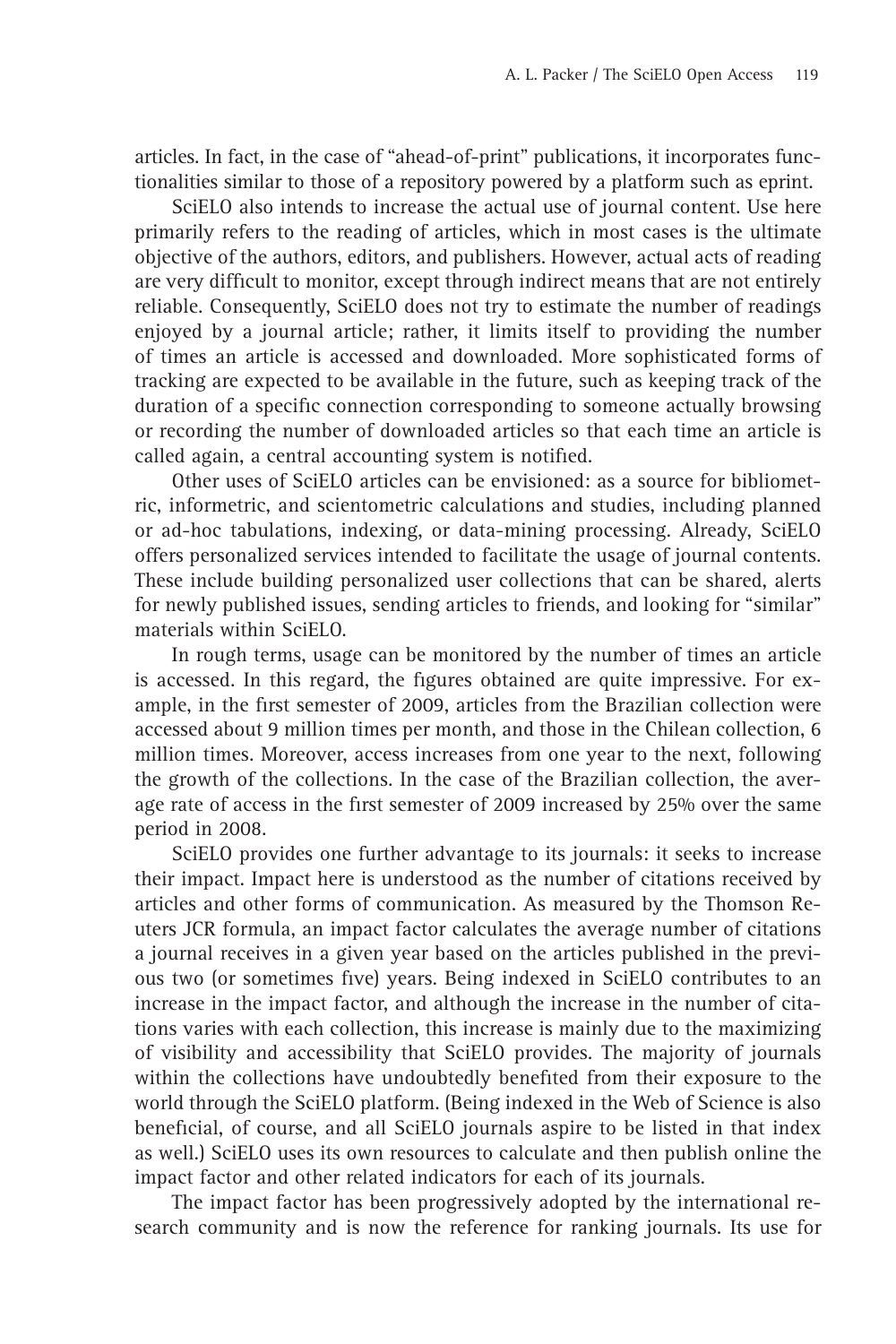the evaluation of research and researchers has led authors everywhere to seek publishing in journals with the highest impact factors in their areas. However, this quest for the largest number of citations has also created a new kind of handicap for developing countries (Meneghini, Calò, & Packer, 2008). The question of whether the impact factor adequately measures the quality of journals or merely reflects its visibility has been a point of contention for some time; yet, many research agencies in just as many countries have adopted this metric to evaluate scientific production to the exclusion of any other indicator, which, in turn, affects the behaviour of publishing scientists everywhere. Although this issue lies beyond the scope of this article, enough has been said to recognize the central importance of the impact factor in the development of SciELO collections and to explain why improving the impact factor of journals is one of the main objectives of SciELO.

De facto, SciELO has established itself as a new reference for the evaluation of scientific production. It has enriched a quantitative process that, hitherto, was solely dependent on the journal citation reports (JCR) listed by Thomson Reuters. As a result, several national evaluation systems have begun not only to grant credibility to research journals that had been previously ignored because they did not appear in the JCR but also to rank some journals higher because they are indexed in SciELO. However, other national evaluation systems persist in focusing exclusively on the JCR as the unique source of credible metrics, despite the fact that the expansion of titles in the JCR points to problems with earlier lists and may even indicate a certain degree of bias in earlier choices of titles. Research councils limiting themselves to JCR titles are using a clearly inadequate evaluation technique: it penalizes research published and cited in national journals without paying attention to its intrinsic quality, and it inhibits the development of a national capacity in the area of scientific communication by steering many good scientists into submitting their articles only to foreign journals. More fundamentally, it goes against the need to adopt a broad view of science, one that is not limited to a few rich countries. However, advocating for a more comprehensive approach needs to be complemented by a proper ranking of the journals, and this can be done by integrating the WoS and SciELO citation databases to encompass both nationally and internationally oriented journals that live together in SciELO collections (Meneghini, Mugnaini, & Packer, 2006).

As a further positive contribution to its journals, SciELO increases their credibility, not only throughout the research community but throughout the whole of society. Nonetheless, a legacy of misperceptions and even stigmas continues to plague journals from the Third World; indeed, such journals are often viewed as second rate and may even be condemned as second rate forever. Of course, such perceptions reinforce the belief that first-level journals can be published only in developed countries.

Increasing credibility is both possible and necessary. It has been achieved by the improved positioning and acceptance of SciELO as a reference for the evaluation of quality, and demonstrated by the constant improvements in the perfor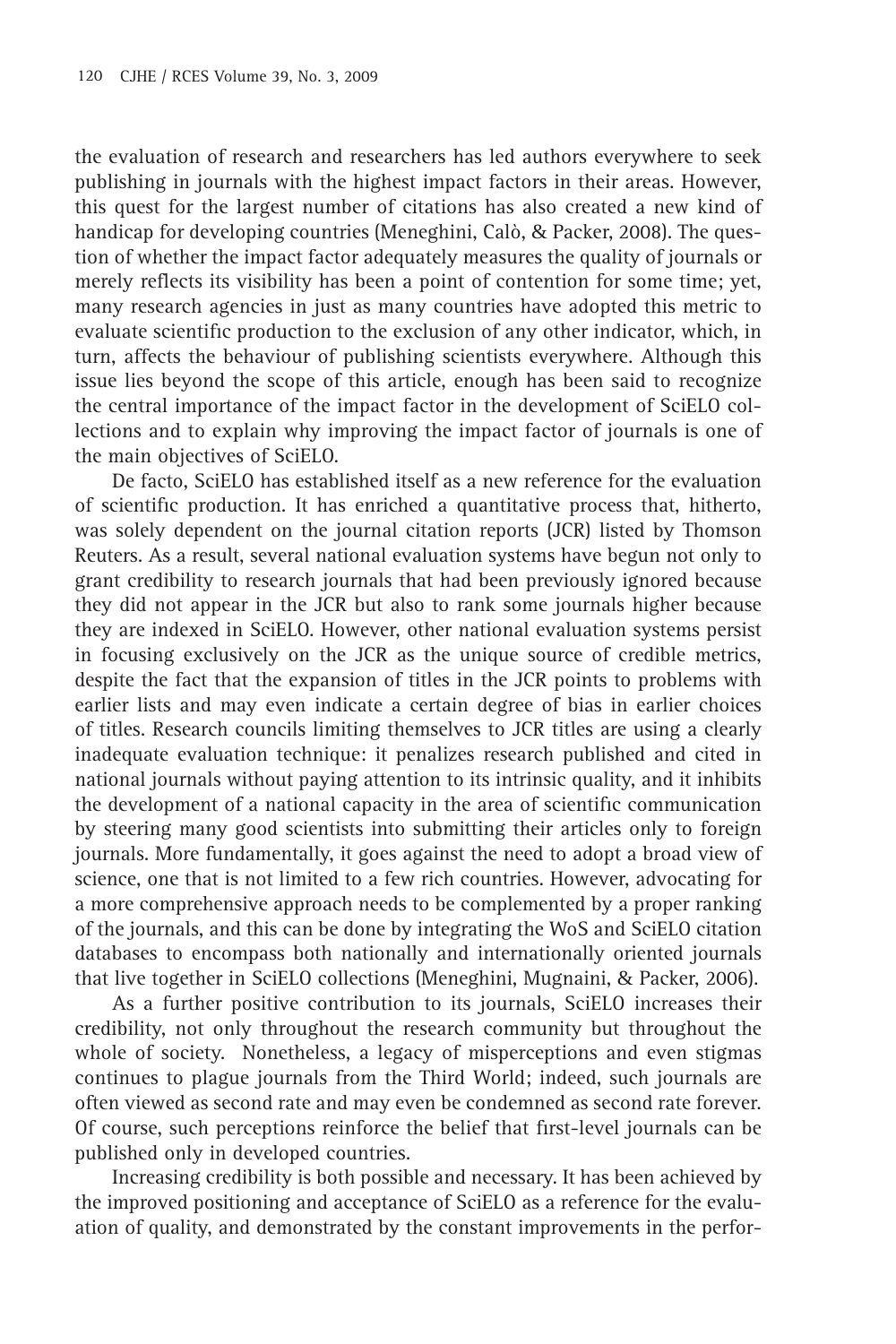mance of SciELO collections and individual journals. Editors as well as authors have quickly noticed the role of SciELO in the growing publishing competence of its journals, along with their increased ability to compete in the international market of ideas. However, credibility will be fully achieved only when research institutions seriously begin to consider that national journals can play a critical role in the global publication system. To this end, the presence of SciELO is increasing the need for the elaboration of new evaluation policies. At the same time, professionalizing the publishing of journals and making the editorial process as transparent as possible are crucial to overcoming a vitiated situation generated by isolation and intellectual "endogamy." Some distance must be established between authors and editors in order to create the conditions needed to establish objective judgment and quality control. In this regard, the editorial process of SciELO journals must rest on participants that extend well beyond the institutional, state, association, and even national borders. The publishing process itself, in short, must rest on globalized pillars (Gevers, 2009).

These editorial and publishing improvements cannot be achieved through isolated efforts, however. In fact, this is one of the fundamental roles of what is called here the meta-publisher function exerted by SciELO. In short, SciELO strives to help strengthen capacities and infrastructures and to make them rise to the highest international levels. At the same time, SciELO must respond to the conditions, needs, and specificities of national and regional scientific contexts.

The following services highlight SciELO's response role:

- an ahead-of-print option that allows articles approved in the review and editorial process to be published online before the issue is closed. In addition, these articles are immediately indexed by indices that accept ahead-of-print documents (e.g., MEDLINE, LILACS, Google). This procedure accelerates updating, thereby improving visibility, use, and number of citations. •
- multilingual English, Spanish, and Portuguese publications that allow journals to address international, regional, and national publics, particularly those with research focused on national and regional topics, such as agriculture, public health, and social sciences. The globalization of publishing has increased the role of English as the lingua franca of scientific communication in a multilingual world, but it has not entirely displaced regional languages in specific situations. Multilingualism is a central feature of SciELO's integrated approach (Meneghini & Packer, 2007; Momen, 2009).  $\bullet$
- the whole editorial flow, including submission, peer review, and online publication, done online. This allows a work flow to be designed with advanced controls that can be modified on the fly, while maintaining a historical archive.
- personalized services for registered users. These include such services as "my collection," alerts (new journal, new issues, new article, citations), and sharing of articles. •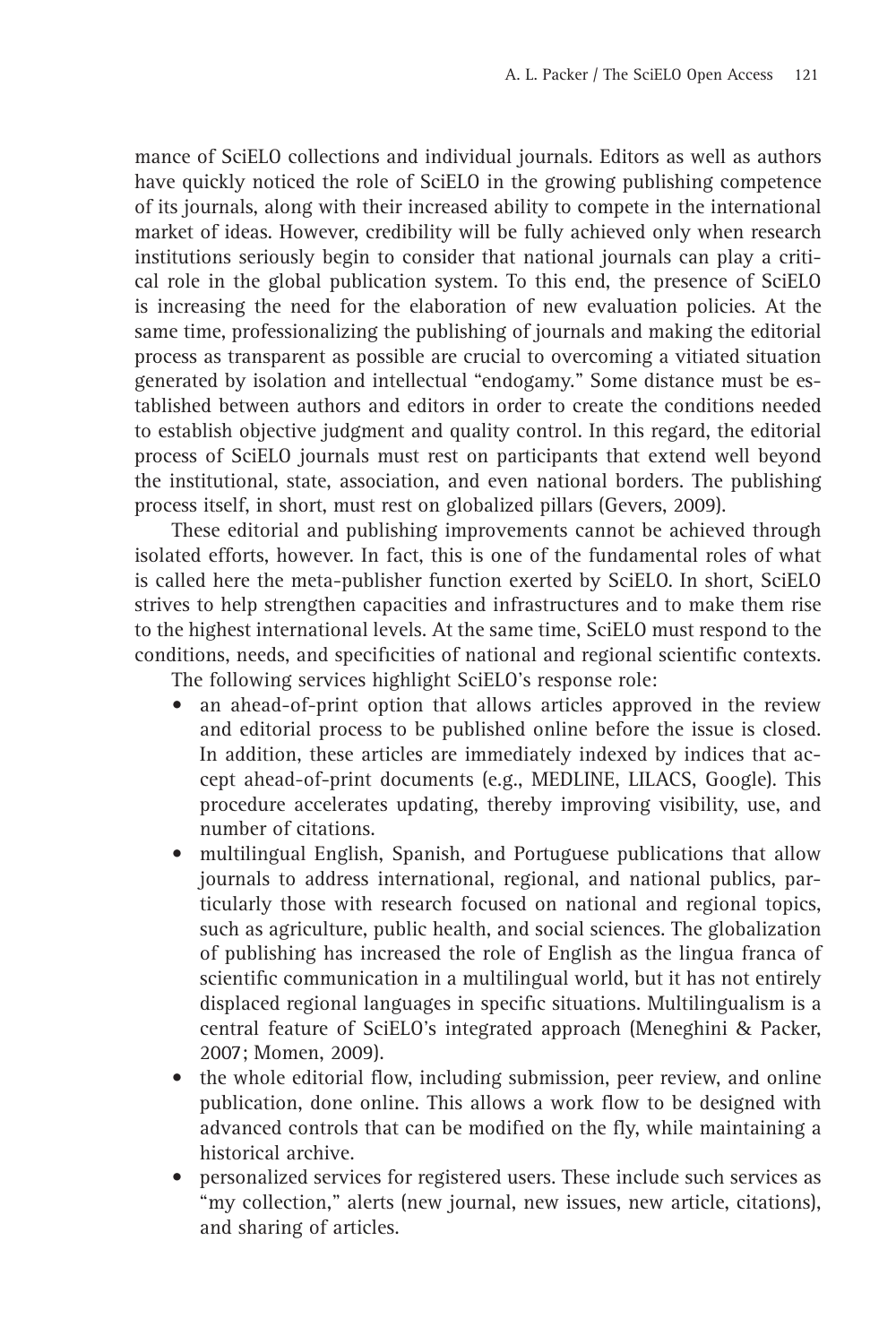- maximal interoperability with international and national information systems. SciELO interoperates with the main international, regional, and national scientific information indices and services (such as CROSS-REF, WoS, PubMED, Scopus, Google Scholar, DOAJ, DOAR, LILACS, and AGRIS).
- improved management of intellectual property within an open-access context. This is done through the use of a Creative Commons attribution structure.
- introduction of new public services to widen the visibility of SciELO journals among the general public. These services include the publication and distribution of press releases on this topic.

The SciELO meta-publishing functions are carried out as public services delivered through the collections and the network as a whole. In essence, SciELO is governed and operated as a global public good — both as a publishing system and as a scientific knowledge base. In this regard, it is aligned with the basic principles of the international open-access movement but with an emphasis on the specific needs of the developing countries, as spelled out in the Salvador Declaration (2005). In short, SciELO strictly follows the "gold road" to open access, and it does so without any time embargo. As a result, the database of SciELO articles acts like an open-access repository.

Treating SciELO as a global public good follows directly from the understanding that the communication of research results is an integral and essential part of the research cycle. Therefore, the financing and long-term sustainability of SciELO are seen as part of the publicly funded research infrastructure. This argument is particularly important in developing countries where nationally published journals rarely succeed financially through the selling of subscriptions. In fact, almost all of the quality journals indexed by SciELO are published by non-profit institutions, such as scientific societies, universities, research institutes, and other public institutions. In addition, several countries run programs that support journals, even though, in most cases, the allocated resources fall short of fully covering the costs of professional editing. Often, the publishing of journals is sustained by unpaid work and dedicated researchers making use of institutional infrastructures. For its part, the public services and scalability provided by SciELO create economies of scale that together lessen the costs. In the coming years, journals are expected to phase out paper and printing, thus reducing costs further.

It is difficult to calculate the precise costs of publishing with the SciELO platform, especially in view of the increasing variety of contexts encountered in each country involved in SciELO. In some cases, the SciELO coordinating organization takes full responsibility for all the online publishing after receiving the text files from their journals. In other cases, journals do the markup and then send the files to SciELO ready for publishing. In both cases, private companies can be hired to prepare and mark up the files according to the SciELO method. Costs can vary from journal to journal, even within a single collection, due to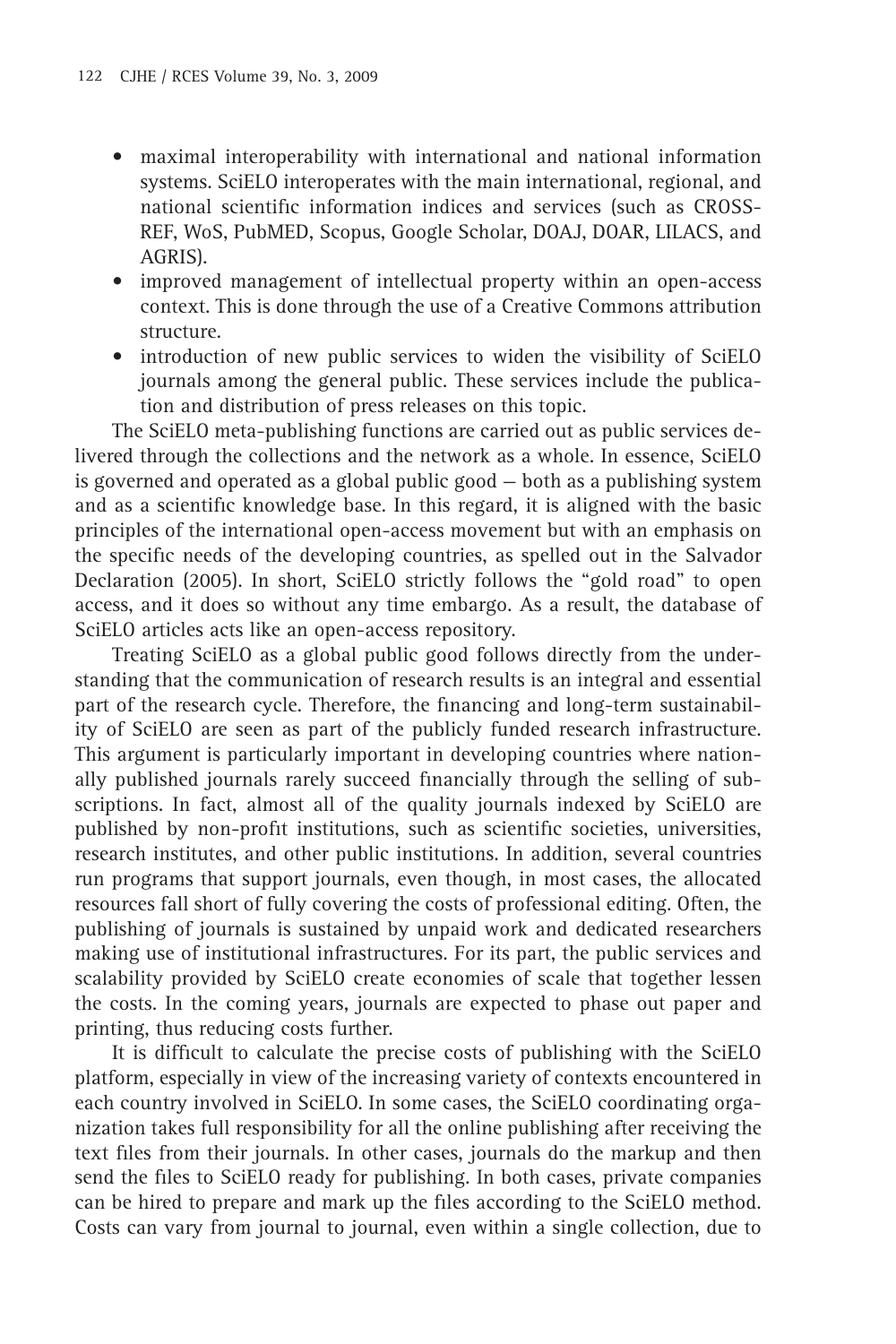the different editorial processes, article contents, and formats; the presence of tables, graphics, and images, as well as the number of references to be marked up, also contribute to cost differentials. Considering the overall operation of the SciELO Brazilian collection, including the costs related to technical co-operation for the development and interoperation of the other national and thematic collections, the online up-to-date publication of the entire collection averages about US\$90 per each new article. This estimate includes the actual publishing of the new article (\$56 per article, or 62% of the total cost); the operation of the SciELO network portal (\$4.20, or 5%), which provides access and retrieval to all of the collections, journals, and articles; SciELO governance, management, and technical co-operation (\$2.90, or 3%); the development and maintenance of the technological platform (\$22.70, or 25%); and the marketing, dissemination, and expansion of the network (\$4.20, or 5%). Alternatively, if the complete editorial flow, from the reception of manuscripts, the peer-review process, editing, and the online SciELO publication, is taken into account, the total cost for each new SciELO Brazilian collection article is estimated to be between US\$200 and \$600. The costs associated with the other national collections are generally much lower. In any case, the SciELO costs remain significantly lower than those quoted in studies emanating from developed countries (Wellcome Trust, 2004).

#### **CONCLUSION**

Latin American and Caribbean countries are clearly developing a significant capacity to publish science through national and regional journals, and the 11-year operation of SciELO has been a critical factor in this growing and important trend. The SciELO experience has also revealed two main objectives related to the evolution of scientific communication, particularly in developing countries. The first is the inexorable globalizing of scientific communication. This means that the divide between mainstream and regional journals is being gradually erased and replaced by a continuous quality gradient. The emergence of this continuum is evidenced by the expansion of the coverage of the international multidisciplinary indices, with Google Scholar providing nearly universal coverage of scientific contents on the Web, followed by Scopus, with its comprehensive coverage of about 15,000 journal titles, and the expansion of the journal lists used by Web of Science.

The successful establishment of a publishing continuum, however, cannot be led by publishers and indexing companies that are exclusively located in developed countries; it also requires the proactive participation of developing countries seeking to improve the position of their own journals within a globalized system of scientific communication. For various reasons, developing countries were not able to develop their editorial capacity in the 20th century, when international scientific communication came to be dominated by commercial publishers or scientific societies (Packer & Meneghini, 2007). Consequently, the SciELO network of national collections seeks to strengthen national infrastructures and their capacity to publish online quality journals while increasing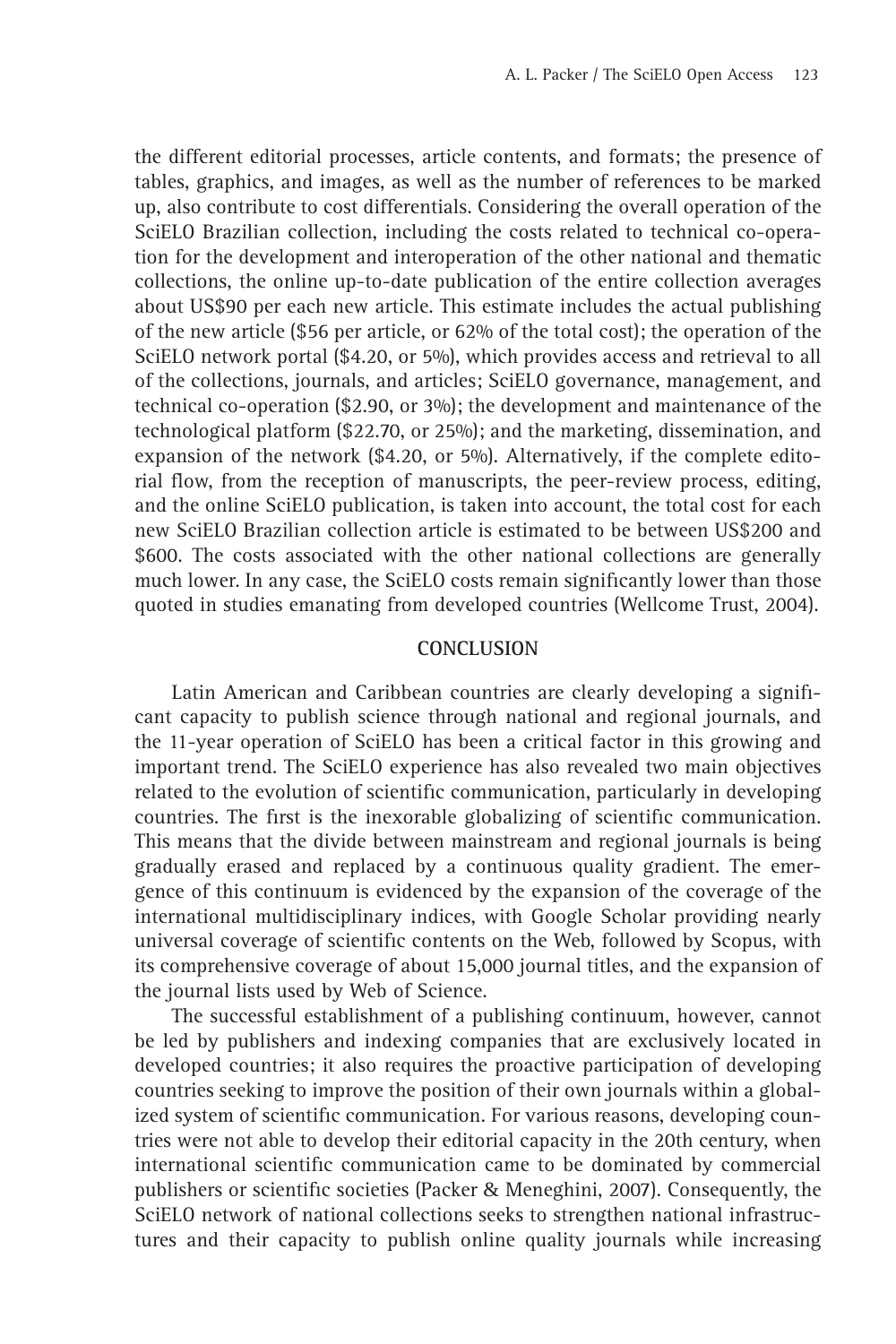their interoperability with related systems and services already present on the international scene.

 SciELO's second objective is to consolidate a model of publishing based on the open-access "gold road" model, with the publishing of online collections of journals conceived as public goods. These are collectively built through a form of organization (including financing and management) that is decentralized at the national and thematic levels. SciELO has successfully implemented these collections by deploying scalable and affordable technological and service platforms that gradually push the editorial and indexing processes toward the level of the best international standards. This success is particularly visible in the case of the eight countries that hold certified collections, which implies the direct involvement of more than 500 institutions and journal editors. The networked open-access publishing approach supported by SciELO has also undergone a high degree of rationalization aimed at minimizing the costs of the development and operation of online publishing. And because it does not impose any restrictions on individual journal editorial policies and production patterns, SciELO's approach, thanks to its clear focus on online publishing and indexing, does not interfere with the autonomy of editorial processes.

 Although the globalization of publishing through the open-access model as implemented by SciELO does represent a state-of-the-art and affordable solution for the publishing of national and thematic collections of journals, its sustainability requires fulfilling three basic conditions:

- 1. the active presence of an authoritative and international approach, including an institution responsible for setting the standards of operation. It is especially important when these standards conflict with national traditions, habits, or customs that can interfere with the quest for quality. To achieve this goal, SciELO provides a network operation that follows a common managerial and operational methodology, and whose coordination is assisted by the technical co-operation of BIREME.
- 2. the presence of national research and scientific communication policies that include nationally published journals for both the communication and evaluation of research. SciELO provides an internationally recognized framework for the development and implementation of such policies while respecting national contexts.
- 3. the professionalization of the editorial process and its progressive internationalization through the inclusion of recognized foreign scientists as editors or co-editors, associated editors, and reviewers (Gevers, 2009). For many journals, the current major challenge lies in daring to expand their editorial team as a necessary condition for an eventual place among the core journals of their discipline or specialty.

With SciELO, a new publishing modus operandi has emerged. It incorporates two main themes: globalization and open access. If developing countries want to play a proactive role in world science, they must consider the urgency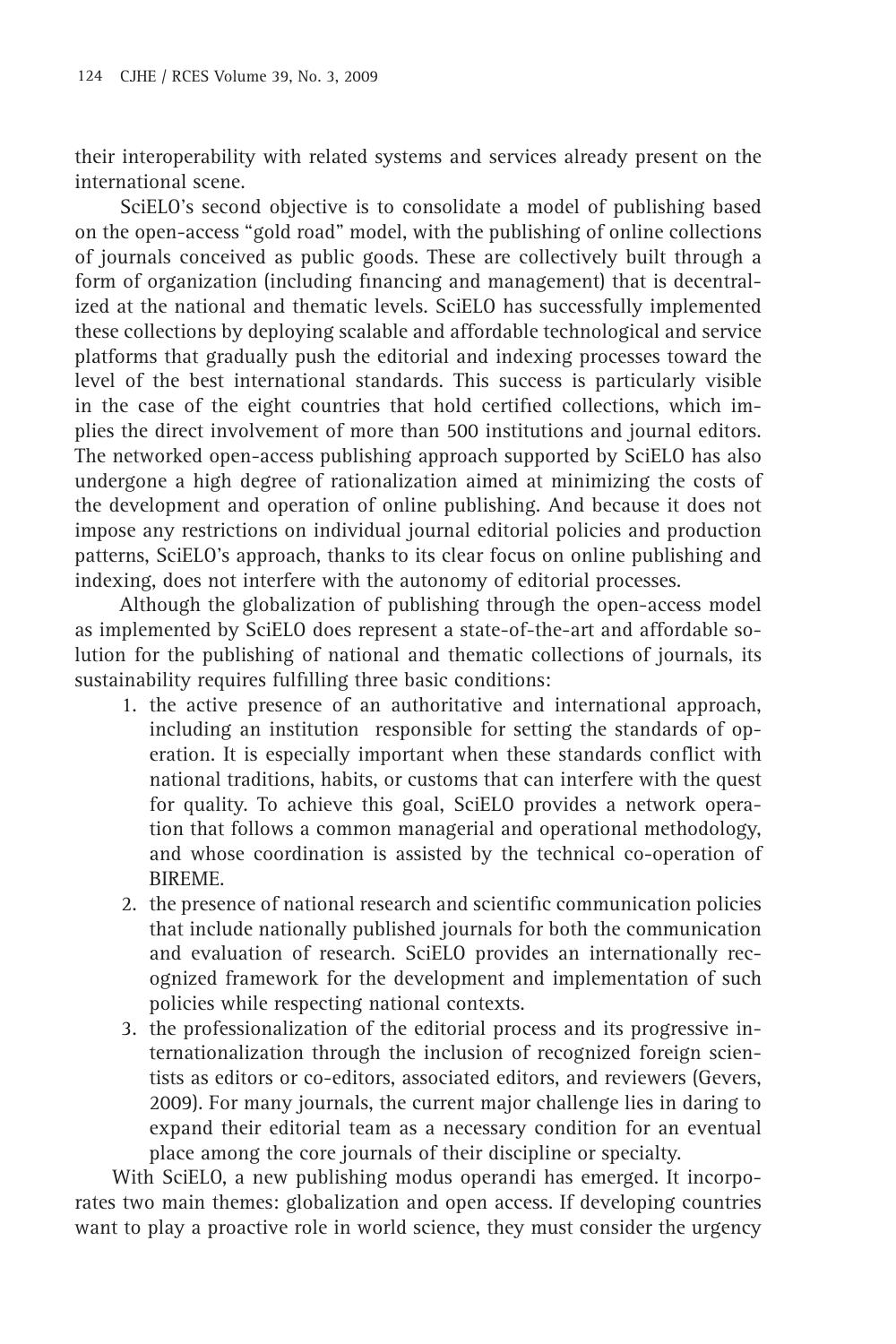of the situation; for the longer they wait, the more difficult it will be and soon, it will simply be impossible.

#### **REFERENCES**

Almeida, E. C. E. (2006). *O portal de periódicos da Capes: Estudo sobre a sua evolução e utilização*. Unpublished master's thesis, Universidade de Brasil. Retrieved August 20, 2009, from http://bdtd.bce.unb.br/tedesimplificado/tde busca/arquivo.php?codArquivo=1746

Antonio, I., & Packer, A. (1998). Scientific literature evaluation seminar: Final report. *Ciência da Informação*, *27*(2), 236–238.

Garfield, E. (1995). Response to Ernesto Spinak's "Quantitative analyses of scientific literature and their validity for judging Latin American production." *Bulletin of the Pan American Health Organization*, *29*(4), 352–360.

Gevers, W. (2009). Globalizing science publishing. *Science*, *325*(5943), 920.

Gibbs W. W. (1995). Lost science in the third world. *Scientific American*, *273*(2), 92–99.

Meneghini, R. (2003). SciELO (Scientific electronic library on line) project and the visibility of "peripheral" scientific literature. *Quimica Nova*, 26(2), 156–156 [please correct second page number].

Meneghini, R., Calò, L., & Packer, A. L. (2008). Articles by Latin American authors in prestigious journals have fewer citations. *PLoS One, 3*(1), e3804.

Meneghini, R., Mugnaini, R., & Packer, A. L. (2006). International versus national oriented Brazilian scientific journals: A scientometric analysis based on SciELO and JCR-ISI databases. *Scientometrics, 69*(3), 529–538.

Meneghini R., & Packer, A. L. (2007). Is there science beyond English? *EMBO Reports, 8*(2), 112–116.

Momen, H. (2009). Language and multilingualism in scientific communication. *Singapore Medical Journal, 50*(7), 654–655.

Packer, A. L. (2001). The SciELO model for electronic publishing and measuring of usage and impact of Latin American and Carribean scientific journals. In *Proceedings of Second ICSU/UNESCO International Conference on Electronic Publishing in Science* (pp. 53–56). Paris: ICSU Press.

Packer, A. L. (2005). The collective construction of the Virtual Health Library. *Interface – Comunicação, Sáude, Educação, 9*(17), 249–272.

Packer, A. L., & Meneghini, R. (2007). Learning to communicate science in developing countries. *Interciencia, 32*(9), 643–647.

Packer, A.L., Biojone, M.R., Antonio, I. Takenaka, R.M., García, A.P., Silva, A.C., Murasaki, R.T., Mylek, C., Reis, O. C., Delbucio, H. (1998). SciELO: Uma metodologia para publicação eletrônica. *Ciência da Informação, 27*(2), 109–121.